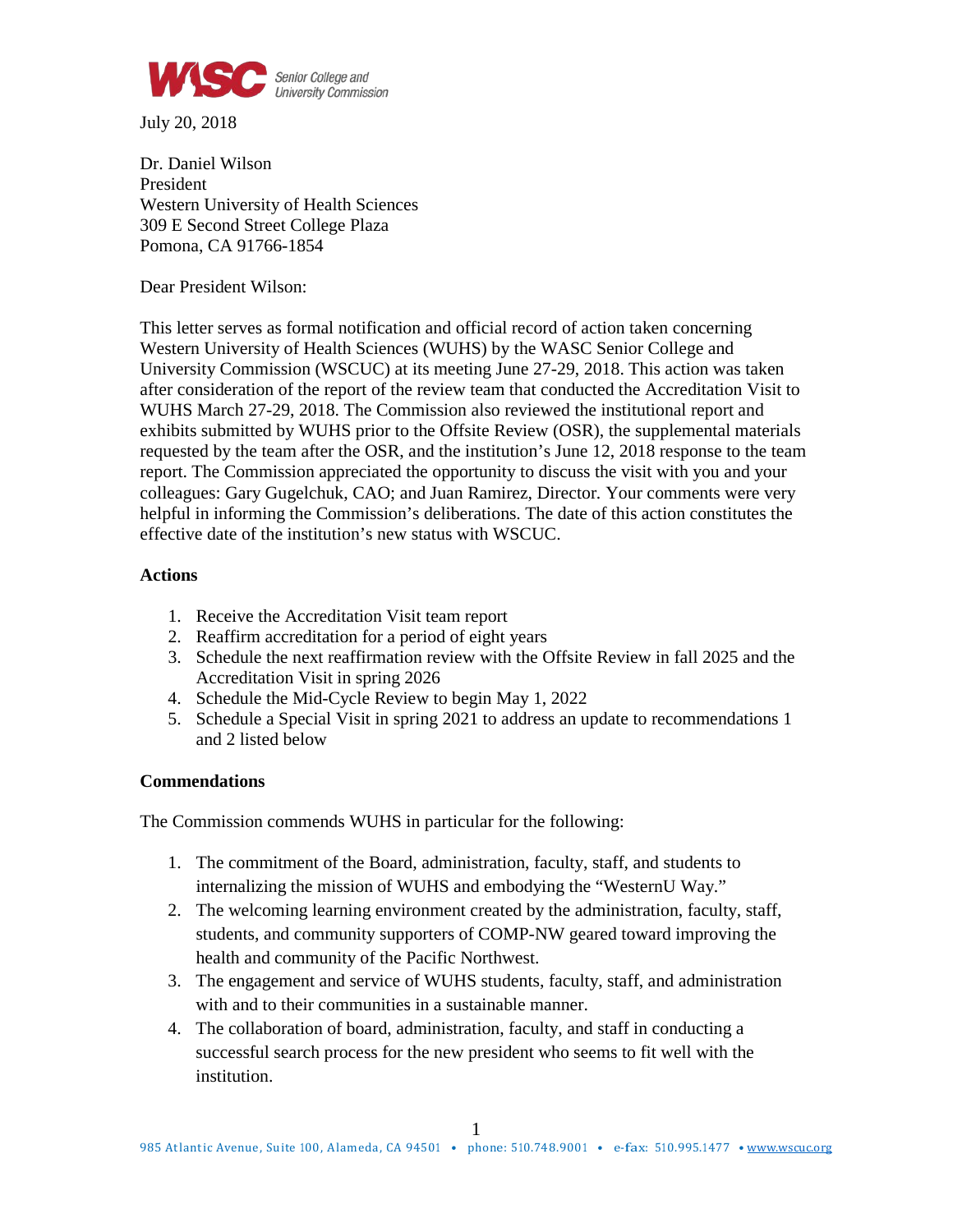

- 5. The director and staff in Institutional Research and Effectiveness for creating a vibrant and effective institutional research capacity. They are central to fostering a culture of evidence at the university.
- 6. The faculty, staff and administrators who have expanded research and scholarly activity at WesternU through development of research facilities, recruitment of talented faculty and staff, and securing of extramural and intramural funds to support this work.
- 7. The efforts of the board and administration to enhance the financial stability of WesternU and to seek diversification of revenue streams.
- 8. The president and administration for initiating a strategic planning process that will engage all WesternU constituents.
- 9. The administration, faculty, and staff for consistently producing students who successfully achieve their professional goals.

## **Recommendations**

The Commission identifies the following issues for further development:

- 1. Board of Trustees CFR 3.9
	- The board takes its fiduciary role seriously and has successfully conducted a search process for the new president. The Board should continue to expand its capacity and effectiveness to provide appropriate oversight of institutional integrity, policies, and ongoing operations. It should seek members with diverse qualifications and experiences to help govern an institution of higher learning and meet the mission of WUHS to its communities.
- 2. Diversity CFR 1.4, 2.10

The Board, administration, faculty, and staff should devote meaningful resources to create a diverse and inclusive learning environment at both campuses and among WUHS clinical preceptors. The Board should continue to expand in a number of areas including attention to diversity of Board members. WUHS will be served by alignment with the WSCUC Equity and Inclusion Policy.

3. Shared Governance CFR 4.2, 3.4, 2.7

WesternU has initiated significant steps to engage the creativity and insights of faculty to improve the quality of education and research. The Board, administration, faculty, and staff continue to strengthen shared governance initiatives, implement them throughout the university, and enhance bidirectional communication between all levels of WUHS so that front-line faculty and staff are fully engaged and have psychological safety to help improve the educational environment and innovate.

4. Culture of Evidence CFR 4.2, 2.7 The Board, administration, faculty, and staff should continue to use program review for all academic and co-curricular programs, expand the quality of data collected, and more fully embrace a culture of evidence.